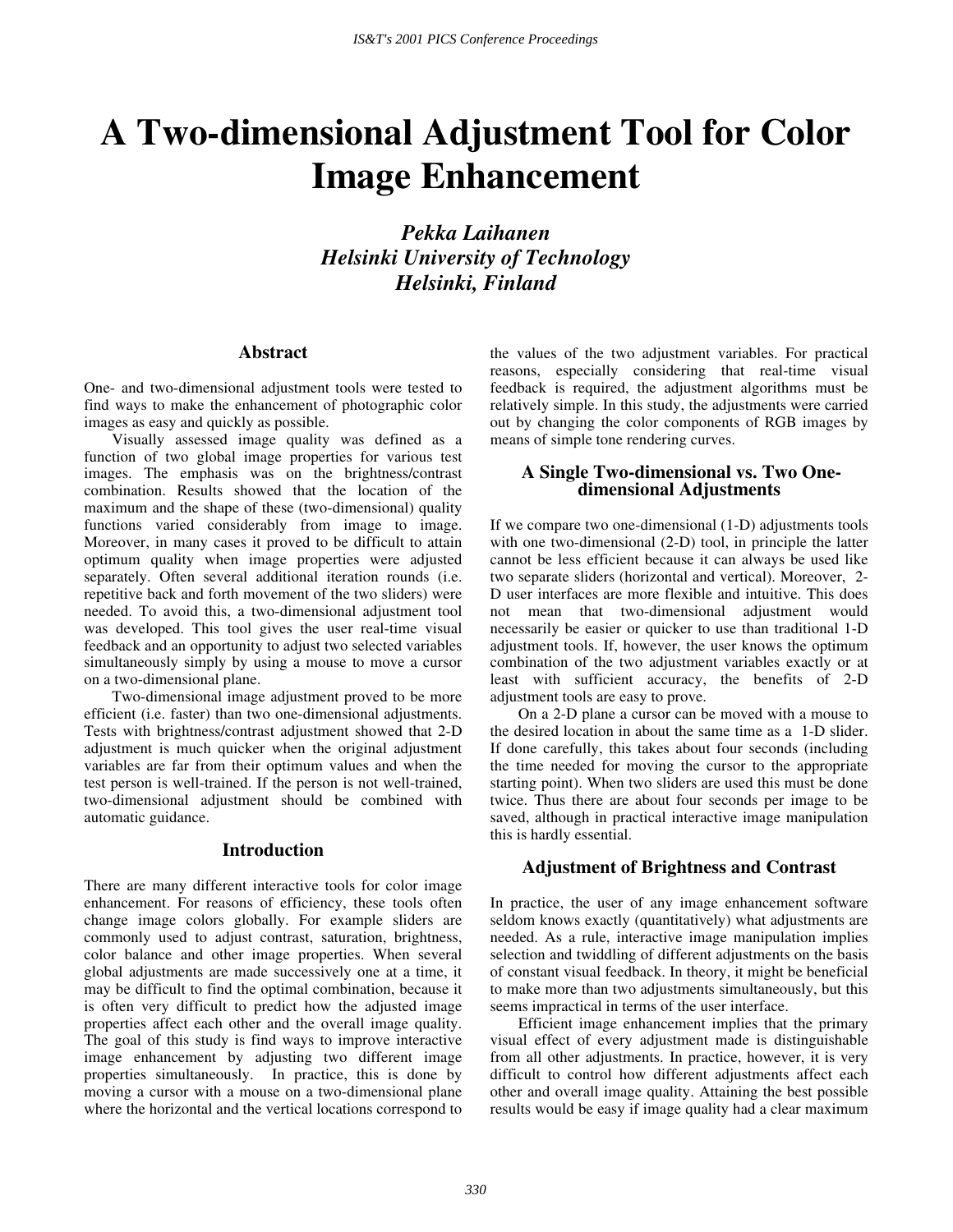as a function of the adjustment variables, as illustrated in Fig. 1. This function should also retain its shape regardless of all other adjustments made. It cannot be assumed that this is true for any global color adjustment. Some adjustments are, however, more independent than others.



*Figure 1. Simple "optimum" quality function* 

2-D image manipulation tools can best be utilized combining two adjustments whose effect on image quality depends on that of the other. Also these adjustments must be simple, relevant and constantly needed in practical image enhancement. After brief preliminary tests of various image properties, brightness and contrast were selected for further testing. Brightness adjustment was carried out simply by adding positive or negative RGB tonal values to the original values (min.  $= 0$ ; max.  $= 255$ ). The manner of contrast adjustment was also simple; the shape of the tone rendering curve varied from horizontal  $(400, \text{min.} \text{ contrast})$  to vertical (+100, max. contrast). In both cases, the adjustment value zero meant that the original remained unchanged (linear curve of 45 degrees). The tested adjustments are similar to those of Adobe Photoshop<sup>"</sup>. Tests were made with monitor images without compensating for the gamma value which was 2.2. The test image set consisted of 69 randomly picked RGB images.

The two-dimensional brightness/contrast adjustment tool is illustrated in Fig. 2. With this tool the two selected variables can be changed simultaneously by moving the cursor with a mouse.



*Figure 2. Example of a two-dimensional adjustment tool* 

When brightness and contrast were adjusted (i.e. visually optimized) successively one at a time (brightness first), optimum values were found quite easily for most images. Usually both sliders had to be accessed only once. The back and forth movement of the sliders took from 10 to 20 seconds (per slider). For many test images the need for adjustment was quite small, and taking the variation and the restricted repeatability of the adjustments into account it was difficult to show that specific values differed from the test person's optimum range. Less than 10 percent of the images clearly required more than two adjustments (usually three or four).

 However, when adjustment was started with a brightness/contrast combination relatively far from the optimum range, finding the correct values proved to be time-consuming. Often several additional iteration rounds were needed. When arbitrary contrast values -33 and 33 were used as artificial starting points for the adjustments, brightness and contrast sliders had to be accessed almost three times on average before the test person's optimum range was reached. This is illustrated in Fig. 3.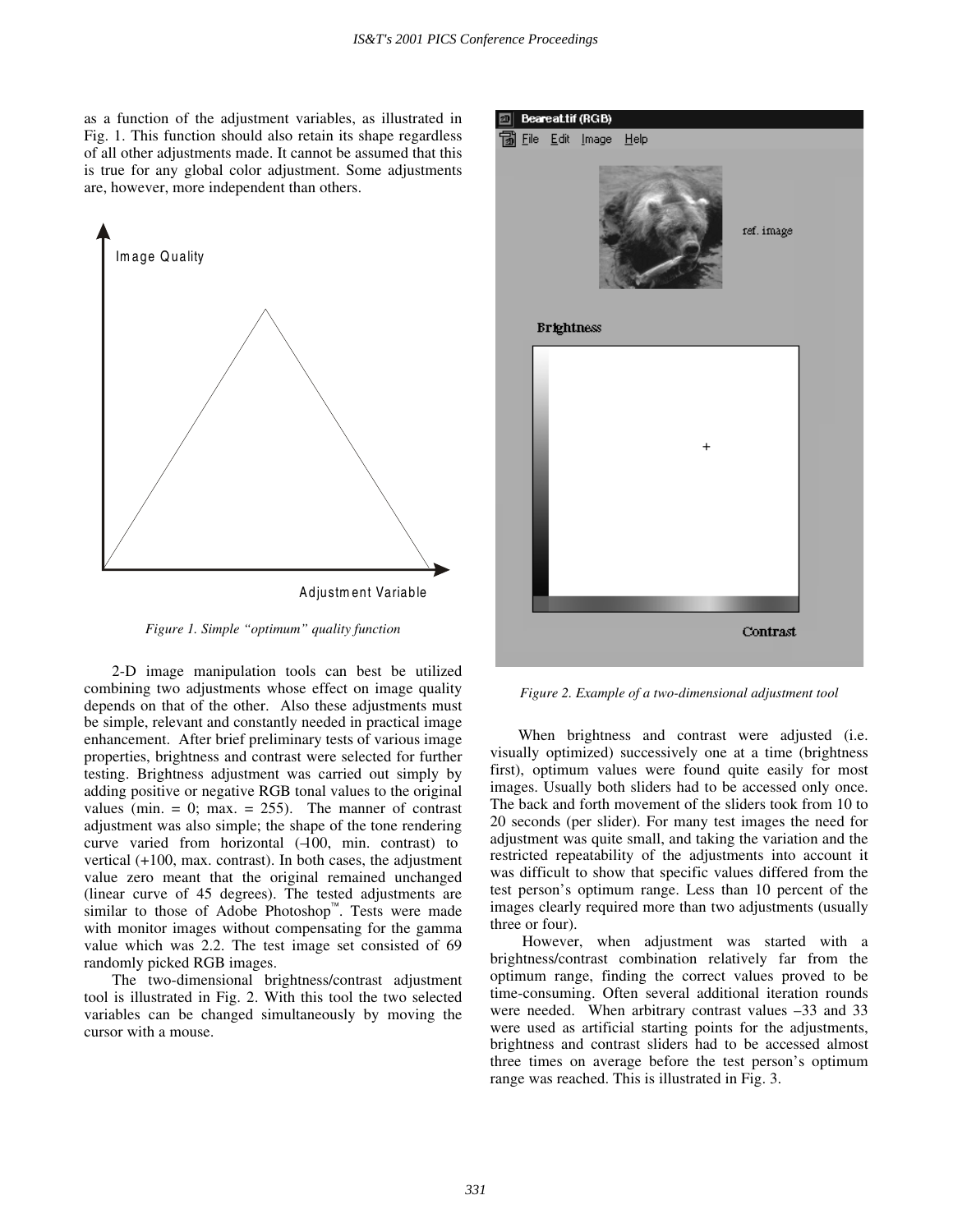

*Figure 3. Typical example of brightness and contrast adjustment with two (1-D) sliders* 

Even though finding the optimum was difficult, it did not prove impossible. Despite the artificially bad starting point, optimum adjustment values were found for all test images. Sometimes this required some extra effort as is illustrated in Fig. 4.



*Figure 4. Example of separate brightness and contrast adjustment of low and high contrast "originals"*

In addition to the preceding adjustment tests, visually assessed image quality was also empirically defined as a function of brightness and contrast. Results showed that the location of the maximum and the shape of these 2-D image quality functions varied considerably from image to image. Usually the original (0,0 adjustment variable values) was relatively near the optimum range. However, the shape of these functions was often irregular as in the example illustrated in Fig. 5. This explains, at least partially, why adjusting bad images is so tedious.



*Figure 5. Image quality as a function of brightness and contrast* 

# **Automatic Guidance of Adjustment**

Two-dimensional adjustment is a flexible way to change image properties. An inexperienced user, however, may not have any idea of the direction to move in the twodimensional adjustment plane, and must therefore experiment a lot with different cursor movements. Thus adjustment is not necessarily much easier than with traditional 1-D adjustments.

Even though automatic image adjustment methods developed e.g. at the Helsinki University of Technology<sup>1</sup> cannot always predict exactly the right adjustment variable values, they can give a reliable estimate of the direction to move in the 2-D adjustment plane. When adjustment is guided in this way, even an inexperienced user can achieve good image quality quickly and easily.

## **User Training**

Some kind of automatic guidance may be indispensable for a novice, but not necessarily for a well-trained user. It could be shown that a (very) experienced test person could define adjustment values for brightness and contrast quite accurately just by looking at the original picture. In fact, these evaluations gave slightly better results than could be attained with a (relatively successful) automatic algorithm. This algorithm was based on artificial neural networks and was trained with hundreds of images<sup>3</sup>.

In practice, an experienced user is usually capable of moving the cursor very quickly quite close to the optimum zone on the 2-D adjustment plane. Thus it is possible to start close-tuning almost instantly.